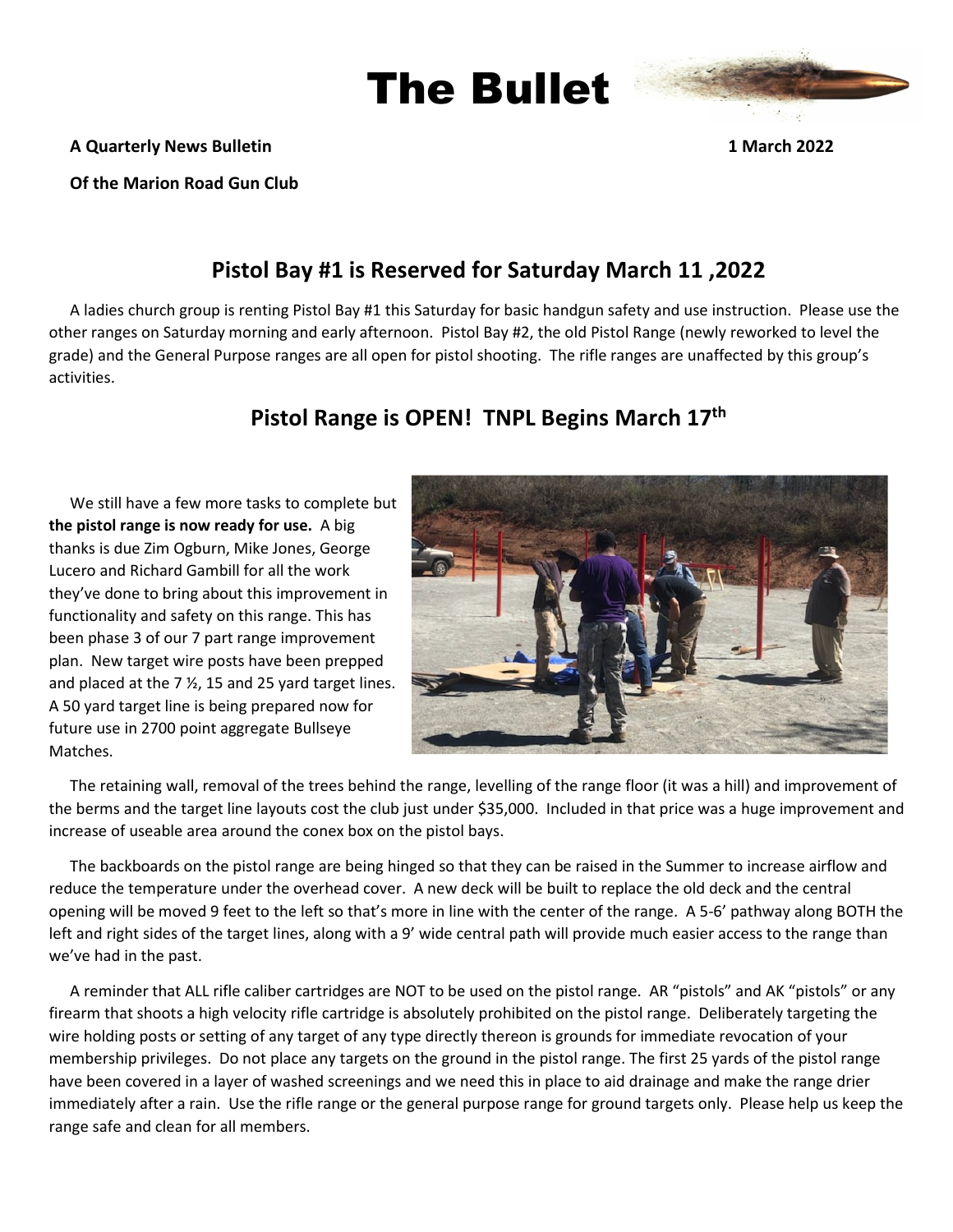# **The Monthly Action/Steel Matches Have MOVED!**

In case you weren't aware, the monthly action steel, bowling pin or steel challenge matches have moved from the third Saturday of each month to the first Saturday of each month effective immediately. We post the match course and type with ammunition/firearms requirements on the Facebook page and it's on the club calendar on Google (also found on the club's website).

The past weekend, Match Director George Lucero set up two stages of steel challenge for 7 competitors and we have perfect weather, outstanding fellowship and some great shooting! We appreciate Dale Bills and George Lucero's efforts to host these monthly matches and you should try to attend if you have any interest in (mildly) competitive shooting. These matches are set up and run to introduce NEW shooters to the sport and all the regulars are more than willing to help a novice learn the ropes. Come out and enjoy, you won't regret it.



## **MR3G (Marion Road 3 Gun) –February 20th Was a Huge Success!**



Marion Road Gun Club hosted its third, large format 3 Gun Match on Sunday, February 20<sup>th</sup>. We had shooters from all over come to our club to compete in a 5 stage, challenging 3 Gun match, complete with a Jungle Run. Word is definitely getting out that we're producing a quality match and the fact that we have competitors driving from Florida and Tennessee to shoot with us bears that out. Each stage was well thought out and offered the shooters multiple methods of engagement to complete it

using their best strategy. It was really interesting to watch (& shoot). We had some club members come check it out and 6 members of 30 registered shooters shoot the match, with Match Director Lance Guest winning overall with the best score. This one match raised \$900.

High Lady: Cheryl Fordyce Tac-Ops winner: Patrick Beckham Tac-Ops runner up: Derek Giddings Open Winner: Lance Guest (Match Winner) Open Runner Up: Jamie Mondy



Lance Guest presents Patrick Beckham (left) Winner Tac-Op



If you want to shoot in one of these matches, you must register on Practiscore. It's very easy to set up an account there. All of our 3 Gun matches will be listed on Practiscore, on the club calendar with a link, and on Facebook. Notification will also come via the newsletter. *https://practiscore.com/marion-road-gun-club-mr3g-february-3gun-match/register*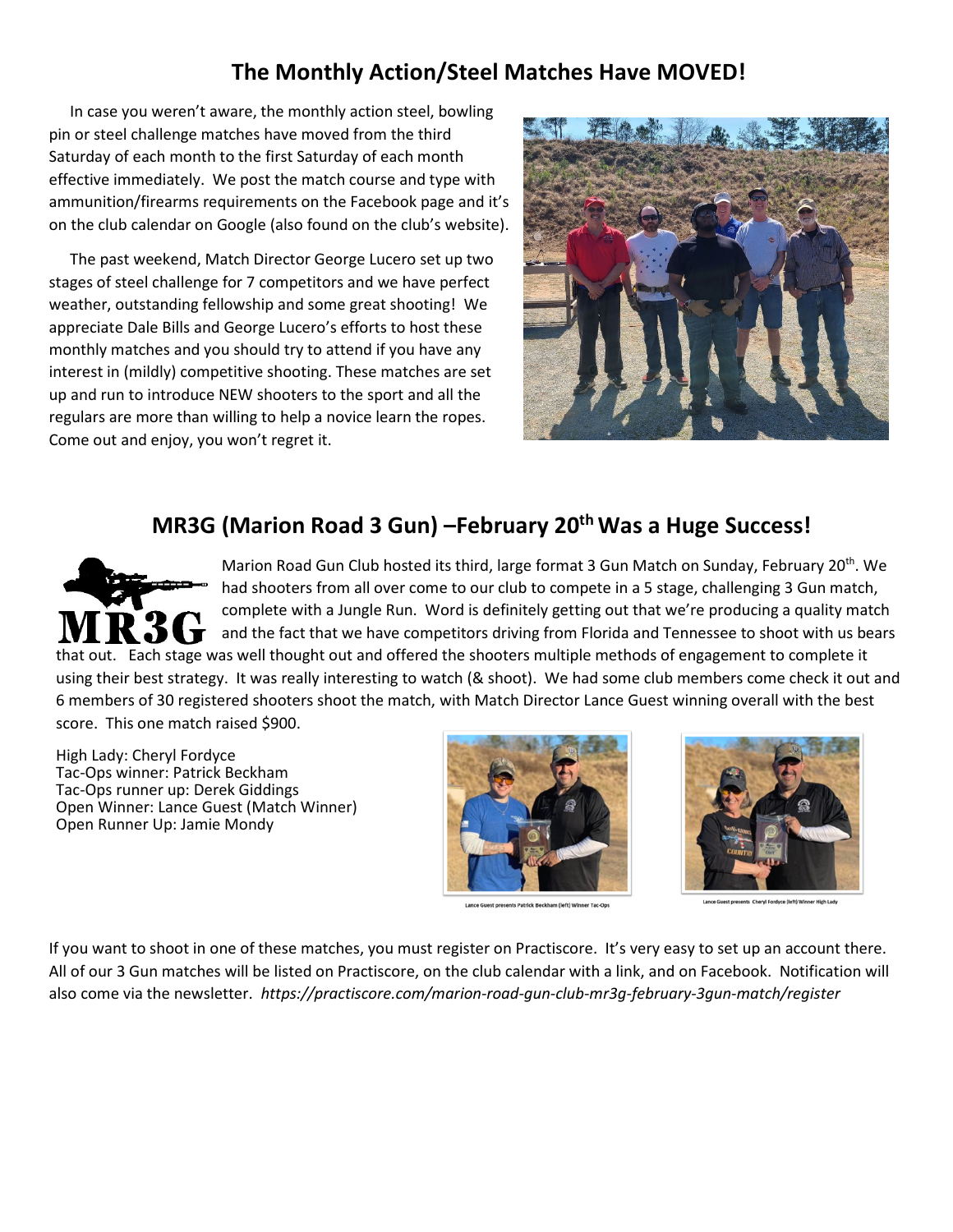# **2022 Thursday Night Pistol League is Open**

#### **March 17 - May 19, 2022**

#### **ABSOLUTELY NO EXPERIENCE REQUIRED!**

**Registration ends 12 March – email name to zogburn@gmail.com, must register to participate.** 

**Space limited to 20 shooters – open to public, new shooters welcome.** 

**Shooters will compete with both centerfire and rimfire pistols, be prepared.** 

**Cost is \$5 per match, per shooter (CASH ONLY).** 

**Must shoot in 7 of 10 matches for place in standings.** 

**Match dates: 17 March 2022 through 19 May 2022, each Thursday evening.** 

#### **Matches will begin at 6:05pm SHARP on the pistol range.**

 1. Twenty (20) slots are available - first come, first served. The League is open to MRGC club members and the public. Registration will end March 17, 2022, or until all slots are filled, whichever occurs first. You MUST register in advance if you want to participate. Email zim.laura@yahoo.com to register or if you have questions. Put "TNPL" in subject line and include your name in your email.

 2. Similar to other types of leagues (for example, bowling), signing up is a commitment. It is understood that participants will sometimes miss matches for various reasons. Before signing up, make sure your calendar is clear so regular attendance won't be a major problem. You must compete in 7 of the 10 weeks' matches in order to be placed in the standings.

 3. Shooting will begin each Thursday evening at 6:10pm sharp beginning March 17, 2022. There will be a total of TEN matches on the following dates: March 17th, 24th & 31st ,April 7th, 14th, 21st and 28th, , May 5th, 12th & 19th.

 4. Any handgun in any caliber is acceptable as long as it can be loaded with a least five (5) rounds at a time. Each shooter will need 60+ rounds per match—50 rounds for score plus a few sighters. No alibis will be allowed.

 5. Iron sights and optics are allowed and will compete in a single class. There will be required shooting of RIMFIRE and CENTERFIRE handguns during the ten matches.

 6. Each shooter's final standing will be determined by the average score of their 7 best matches; therefore, shooters must participate in at least 7 matches to be considered for final standings and/or bragging rights.

 7. The league will feature NRA B-8 Targets at 25 yards on the pistol range. Match format may vary at the match director's discretion. EAR AND EYE PROTECTION IS MANDATORY.

 8. Again, registration will end March 16, 2022. Email zogburn@gmail.com to register or if you have questions. Put "TNPL" in subject line and include your name in the email. You may also check the club's Facebook page for information and updates.

### **Rules Reminders and S.O.P.s at MRGC**

Everyone should receive a copy of the Range Use Rules and Safety Rules when they renew their memberships. Please review these rules carefully. There have been a number of rules violations and even some property theft recently and that will not be tolerated. Flagrant safety or range use rules violations will result in membership being suspended immediately and without refund. Please help us keep the property clean and safe for shooting. A few things I'll ask for your help with are: